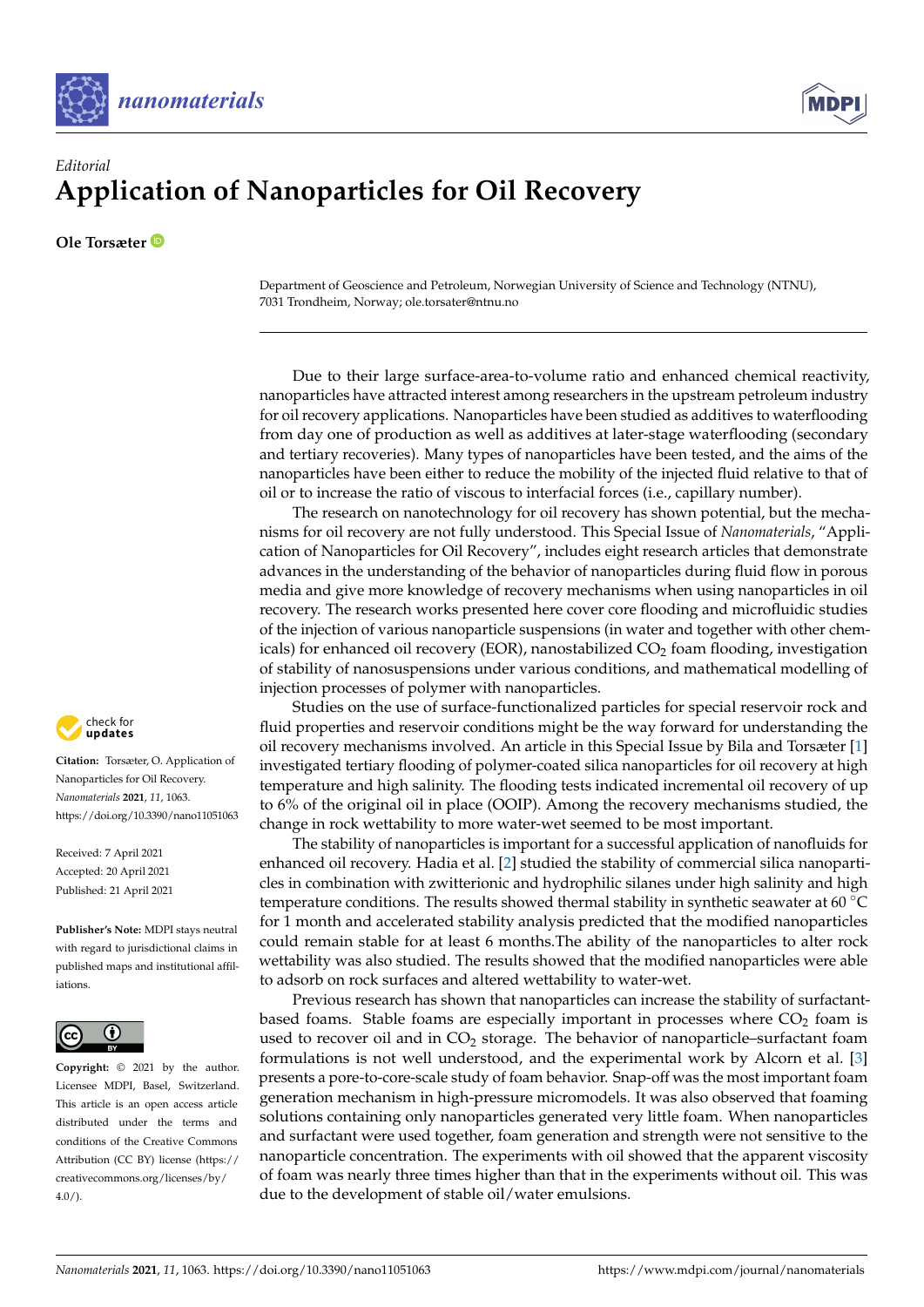Davarpanah [\[4\]](#page-2-3) presents a mathematical model for simultaneous injection of polymerassisted nanoparticles for calculation of an oil recovery factor. A sensitivity analysis is provided to show the influence of formation damage in a nanoparticles–polymer solution injection process. The study shows that large mobility ratio, high polymer concentration, and more formation damage lead to increased recovery factor. The reason for this is that the external filter cake is building up in this period and the subsequent injection of the polymer solution thereby gives a better sweep efficiency and higher oil recovery.

The stability of a nanoparticle suspension at reservoir conditions is still creating uncertainty in the evaluation of nanoflooding processes. Li et al. [\[5\]](#page-2-4) studied the effect of nanoparticle treatment on the stability at reservoir conditions in the presence of reservoir rock and crude oil. The stability was screened in test tubes at 70 ◦C and 3.8 wt. % NaCl. Fumed silica nanoparticles in suspension with hydrochloric acid (HCl), polymer-modified fumed nanoparticles, and amide-functionalized silica colloidal nanoparticles were studied. The results showed that both HCl and polymer surface modification can improve nanoparticle stability. It was also found that pH is important for nanoparticle stability. Based on the results in this study, a stabilizer and/or nanoparticles modification are necessary for EOR application.

The experimental study by Rueda et al. [\[6\]](#page-2-5) showed the effect of adding nanoparticles in biopolymer flooding. The tests were performed in water-wet microfluidics setup using xanthan gum and scleroglucan, as well as silica-based nanoparticles in a secondary flooding mode where the capillary number was kept constant. The reference nanofluid flood resulted in higher ultimate oil recovery than similar floods with xanthan gum, scleroglucan, and brine. When adding nanoparticles to the biopolymer solutions, nano-xanthan flooding achieved the highest oil recovery. A reduced polymer adsorption in the nano-xanthan flooding may explain the improvement in the sweep efficiency and recovery factor.

Aadland et al. [\[7\]](#page-2-6) conducted core flood and microfluidics experiments with fluids containing cellulose nanocrystals (CNCs) and 2,2,6,6-tetramethylpiperidine-1-oxyl (TEMPO) oxidized cellulose nanofibrils (T-CNFs). Both particles were mixed in brine, and the oil recovery was compared with standard water flooding. CNCs produced 5.8% more of the original oil in place (OOIP) than pure brine flooding. The effect of injection scheme, temperature, and rock wettability was also investigated for both the CNC injection and brine injection, and CNC performed better than pure brine in all cases. The study of T-CNFs showed that these particles were even more effective than CNCs. However, the injectivity gradually deteriorated, and work is ongoing to solve this problem.

Rezaei et al. [\[8\]](#page-2-7) investigated the effect of the pore throat size distribution on oil recovery by surfactant–nanofluid injection. Interfacial tensions and contact angles were measured to determine the optimum concentrations of an anionic surfactant and silica nanoparticles for core flooding experiments. The results of relative permeability tests showed that the pore throat size distribution affected the endpoints of the relative permeability curves, and a large amount of unswept oil was recovered by the flooding surfactant and silica nanoparticles. The results of the core flooding tests indicated that the injection in tertiary mode increased the post-water flooding oil recovery by up to 2.5% for carbonate core plugs with homogeneous pore throat size distribution and 8.6% for cores with heterogeneous pore throat size distribution.

**Funding:** This research was funded by PoreLab Center of Excellence, Department of Geoscience and Petroleum, Norwegian University of Science and Technology, grant number 262644.

**Acknowledgments:** The Guest Editor extends his gratitude to all authors for submitting their work to this Special Issue and for its successful completion. A special recognition is also extended to all the reviewers that contributed to ensuring the quality and impact of the published work. The Guest Editor is also grateful to Greta Zhang and the whole editorial team of Nanomaterials for their constant assistance and support.

**Conflicts of Interest:** This editorial was written by the coauthor of five of the eight research articles presented in this Special Issue. The author declares no conflict of interest.